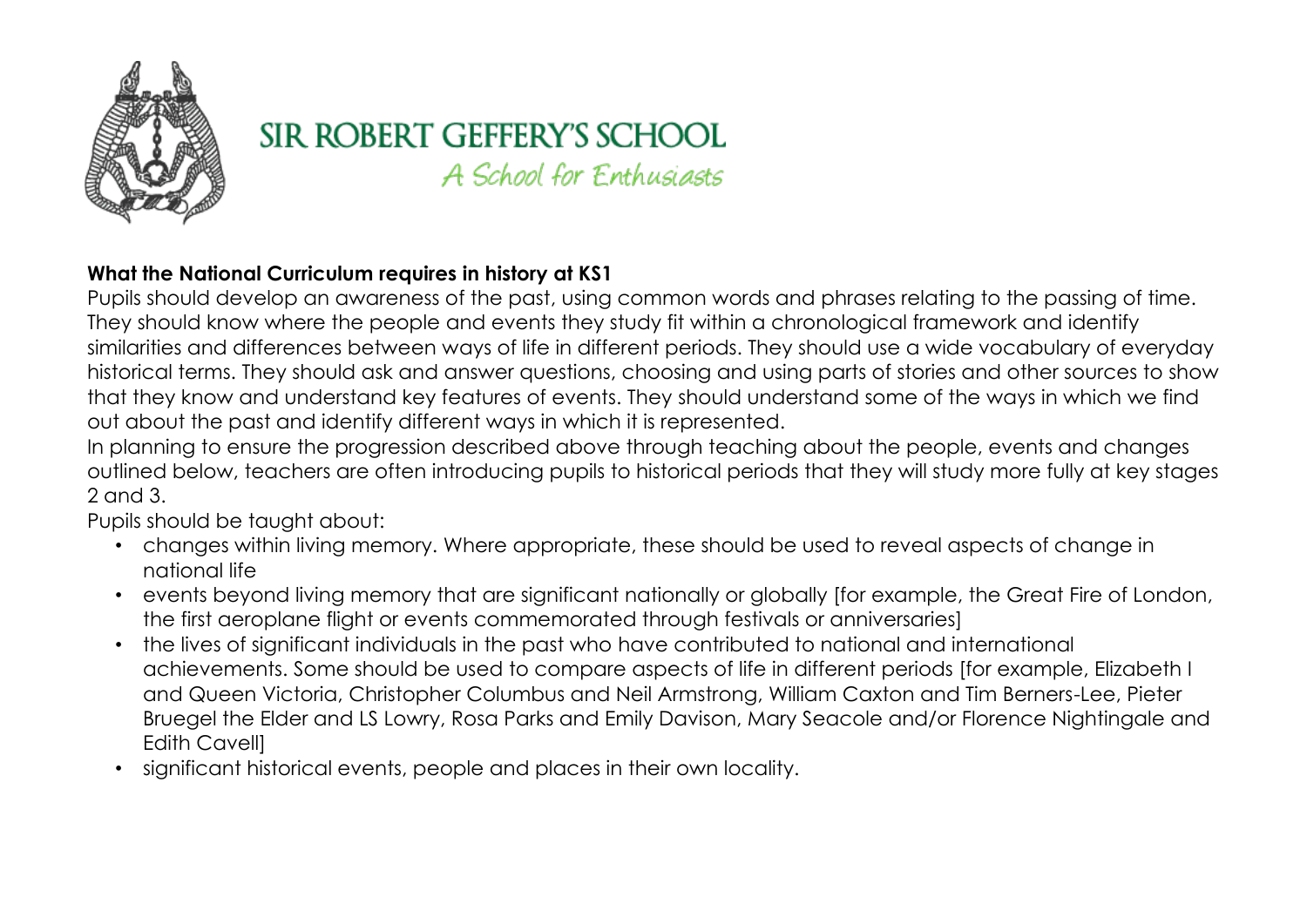## **What the National Curriculum** reauires in history at KS2

Pupils should continue to develop a chronologically secure knowledge and understanding of British, local and world history, establishing clear narratives within and across the periods they study. They should note connections, contrasts and trends over time and develop the appropriate use of historical terms. They should regularly address and sometimes devise historically valid questions about change, cause, similarity and difference, and significance. They should construct informed responses that involve thoughtful selection and organisation of relevant historical information. They should understand how our knowledge of the past is constructed from a range of sources.

In planning to ensure the progression described above through teaching the British, local and world history outlined below, teachers should combine overview and depth studies to help pupils understand both the long arc of development and the complexity of specific aspects of the content.

Pupils should be tauaht about:

- changes in Britain from the Stone Age to the Iron Age
- the Roman Empire and its impact on Britain
- Britain's settlement by Analo-Saxons and Scots
- the Viking and Anglo-Saxon struggle for the Kingdom of England to the time of Edward the Confessor
- a local history study
- a study of an aspect or theme in British history that extends pupils' chronological knowledge bevond 1066
- the achievements of the earliest civilizations an overview of where and when the first civilizations appeared and a depth study of one of the following: Ancient Sumer; The Indus Valley; Ancient Eavpt: The Shana Dynasty of Ancient China
- Ancient Greece a study of Greek life and achievements and their influence on the western world
- a non-European society that provides contrasts with British history one study chosen from: early Islamic civilization, including a study of Baghdad c. AD 900; Mayan civilization c. AD 900; Benin (West Africa) c. AD 900-1300.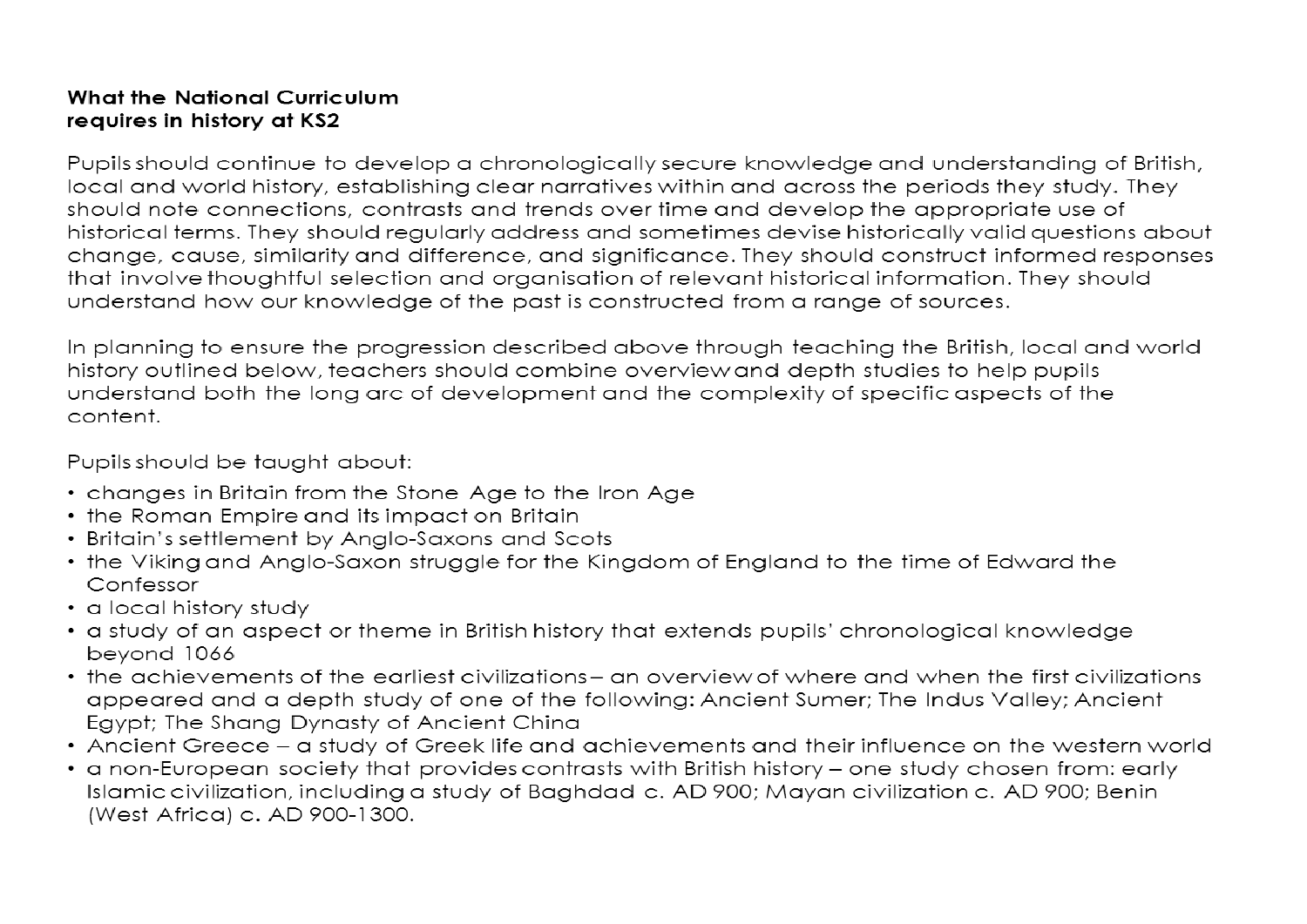| A Year 1 historian                                                                                                                                                                                                                                                                                                                                                                                                                                                                                   | A Year 2 historian                                                                                                                                                                                                                                                                                                                                                                                                                                                                                                                                                        | A Year 3 historian                                                                                                                                                                                                                                                                                                                                                                                                                                                                                                                                                                                 |
|------------------------------------------------------------------------------------------------------------------------------------------------------------------------------------------------------------------------------------------------------------------------------------------------------------------------------------------------------------------------------------------------------------------------------------------------------------------------------------------------------|---------------------------------------------------------------------------------------------------------------------------------------------------------------------------------------------------------------------------------------------------------------------------------------------------------------------------------------------------------------------------------------------------------------------------------------------------------------------------------------------------------------------------------------------------------------------------|----------------------------------------------------------------------------------------------------------------------------------------------------------------------------------------------------------------------------------------------------------------------------------------------------------------------------------------------------------------------------------------------------------------------------------------------------------------------------------------------------------------------------------------------------------------------------------------------------|
| I explain how I have changed<br>since I was born.                                                                                                                                                                                                                                                                                                                                                                                                                                                    | • lexplain how some people have<br>helped us to have better lives.                                                                                                                                                                                                                                                                                                                                                                                                                                                                                                        | • I explain how stone age people<br>hunted for their food and what                                                                                                                                                                                                                                                                                                                                                                                                                                                                                                                                 |
| I ask and answer questions about<br>$\bullet$<br>old and new object, using phrases<br>like: old, new and a long time ago.<br>I spot old and new things in a<br>picture.<br>I use words and phrases like:<br>before, after, past, present, then<br>and now.<br>I give examples of things that were<br>different when my grandparents<br>were children.<br>I talk about someone famous who<br>was born or lived near our town.<br>I know why there is a monument to<br>a famous person or event in the | • I recount the life of someone famous<br>from Britain who lived in the past. I<br>can explain what they did earlier and<br>what they did later in their life.<br>• I research the life of a famous person<br>from the past using different sources<br>of evidence.<br>• I answer questions using books and<br>the internet.<br>• I find out things about the past by<br>talking to an older person.<br>• I give examples of things that were<br>different when my grandparents were<br>children.<br>• lexplain what an object from the<br>past might have been used for. | they ate.<br>I understand some of the<br>differences between the stone,<br>bronze and iron ages.<br>I know what people learnt from<br>stone aged paintings.<br>• I describe what a typical day<br>would have been like for a stone<br>age man, woman or child.<br>• I know about the struggle<br>between the Athenians and the<br>Spartans.<br>I explain about some of the things<br>$\bullet$<br>that the Greeks gave the world.<br>• I know that the Greeks were<br>responsible for the birth of the<br>Olympics.<br>• I know that the Greek Gods were<br>an important part of Greek<br>culture. |
| town centre.                                                                                                                                                                                                                                                                                                                                                                                                                                                                                         |                                                                                                                                                                                                                                                                                                                                                                                                                                                                                                                                                                           | • I locate Greece on a map.                                                                                                                                                                                                                                                                                                                                                                                                                                                                                                                                                                        |